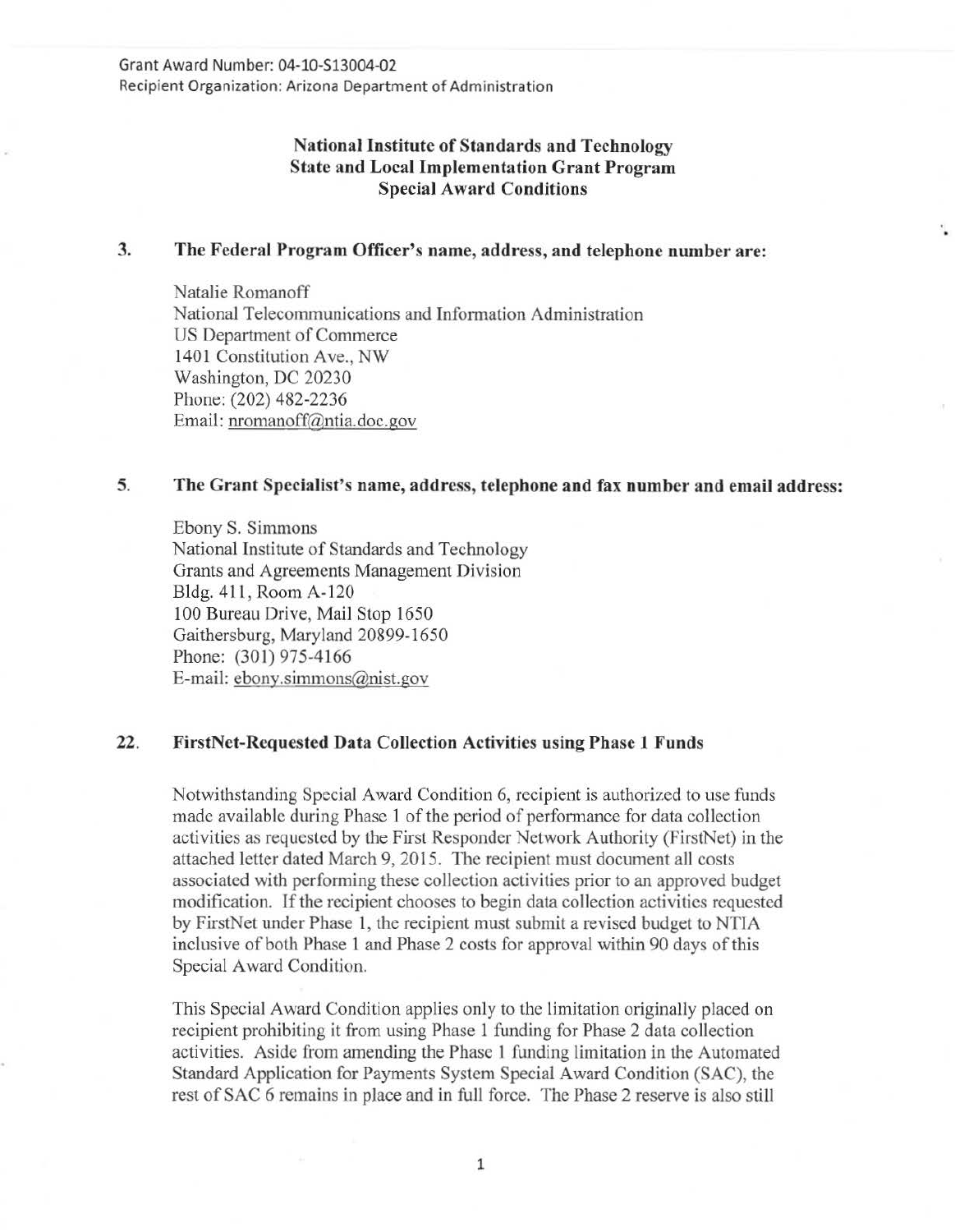## Grant Award Number: 04-10-513004-02 Recipient Organization: Arizona Department of Administration

in place until the Grants Officer releases the 50% reserve funding through another award amendment. Additionally, recipients may not perform other data collection activities with either SLIGP or matching share funds. Such costs may be disallowed under the award.

#### 23. **Memorandum of Agreement Template**

Notwithstanding Section II.B of the SLIGP FFO, the recipient is no longer required to develop a MOA template by the end of the period of performance. The recipient, however, may still charge reasonable and allocable costs of developing a MOA template to the award, if the recipient determines that developing a standardized MOA is necessary to the project. If the recipient no longer will develop a MOA template, the recipient should notify NTIA in writing. If a revised budget is necessary to move funds initially budgeted for the MOA template development to another object class category, it may be done at the same time as the revised budget for FirstNet-requested data collection activities is submitted.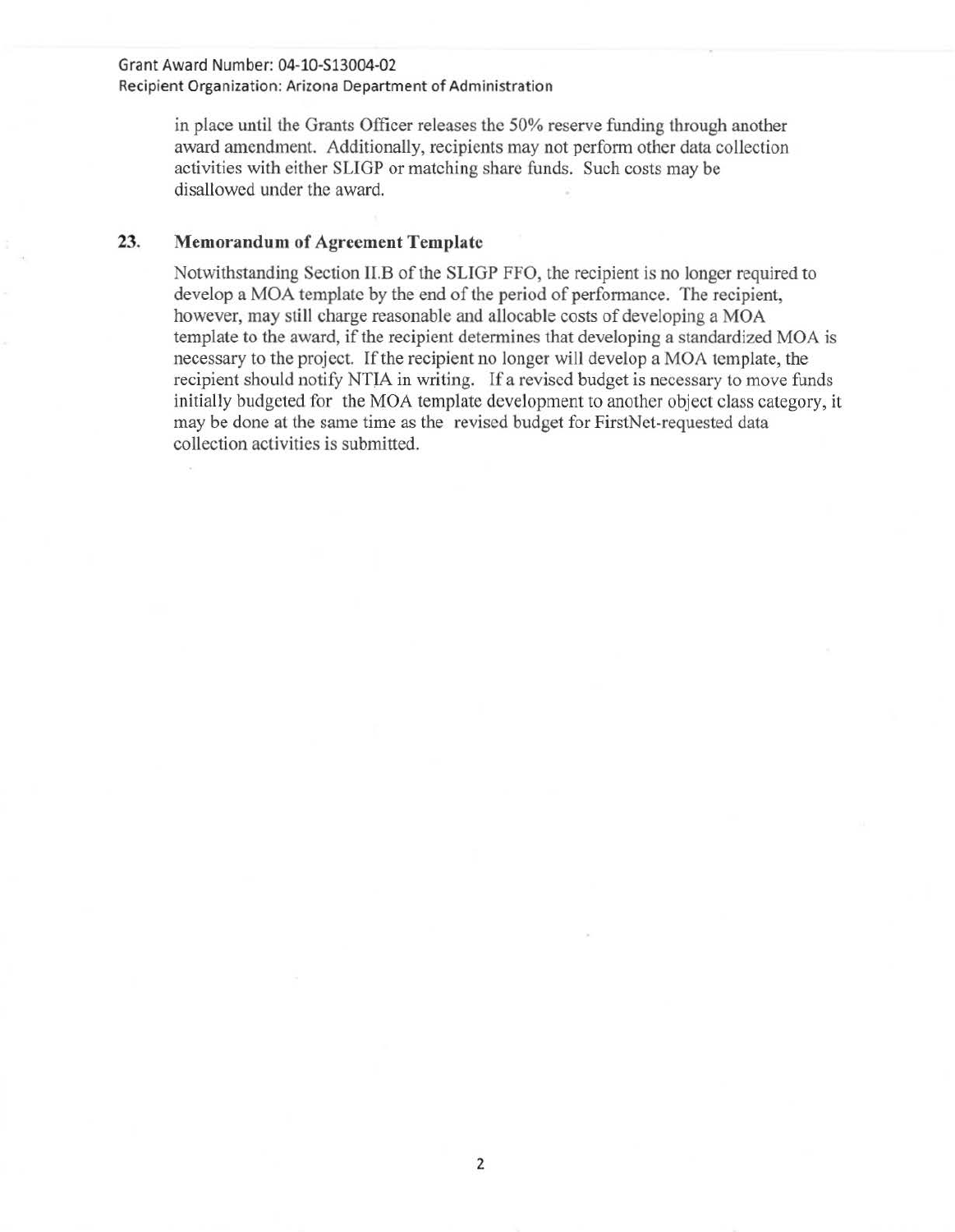

March 9, 2015

The Honorable Lawrence E. Strickling Assistant Secretary for Communications and Information U.S. Department of Commerce 1401 Constitution Avenue, N.W. Washington, D.C. 20230

RE: SLIGP Second Phase- Finalized Data Collection Elements

Dear Assistant Secretary Strickling:

The First Responder Network Authority (FirstNet) has confirmed its approach to data collection for the second phase of the State and Local Implementation Grant Program (SLIGP) following meetings with, and the receipt of input from, the State Single Points of Contact (SPOCs). Based on the processes and anticipated timing for the development of the Comprehensive Network Solution(s) Request for Proposal and State Plans for building, operating, and deploying the nationwide public safety broadband network, along with the feedback from many SPOCs, FirstNet has concluded that the attached data collection elements are those that would be useful for the second phase of SLIGP and will pursue accordingly.

The attached data elements are intended to maximize the collection of stakeholder inputs for FirstNet's planning process to help shape the Nationwide Public Safety Broadband Network acquisition and ultimately the State Plans that are delivered to each Governor. In particular, FirstNct will request data from the States on five general topics:

- 1) Coverage- desired coverage areas and deployment phases
- 2) Users and Operational Areas- information on potential user base and their operational areas
- 3) Capacity Planning information on applications and data usage
- 4) Current Providers / Procurement information on current service providers, plans, and potential barriers to adoption
- 5) State Plan Decision documentation of the process and potential barriers for State Plan decision-making

I thank you for your prompt attention to this matter and, as always, look forward to our ongoing partnership on SLIGP endeavors.

Sincerely

TJ Kennedy Active Executive Director First Responder Network Authority

Stephen Fletcher, Associate Administrator for Public Safety  $cc:$ National Telecommunications and Information Administration